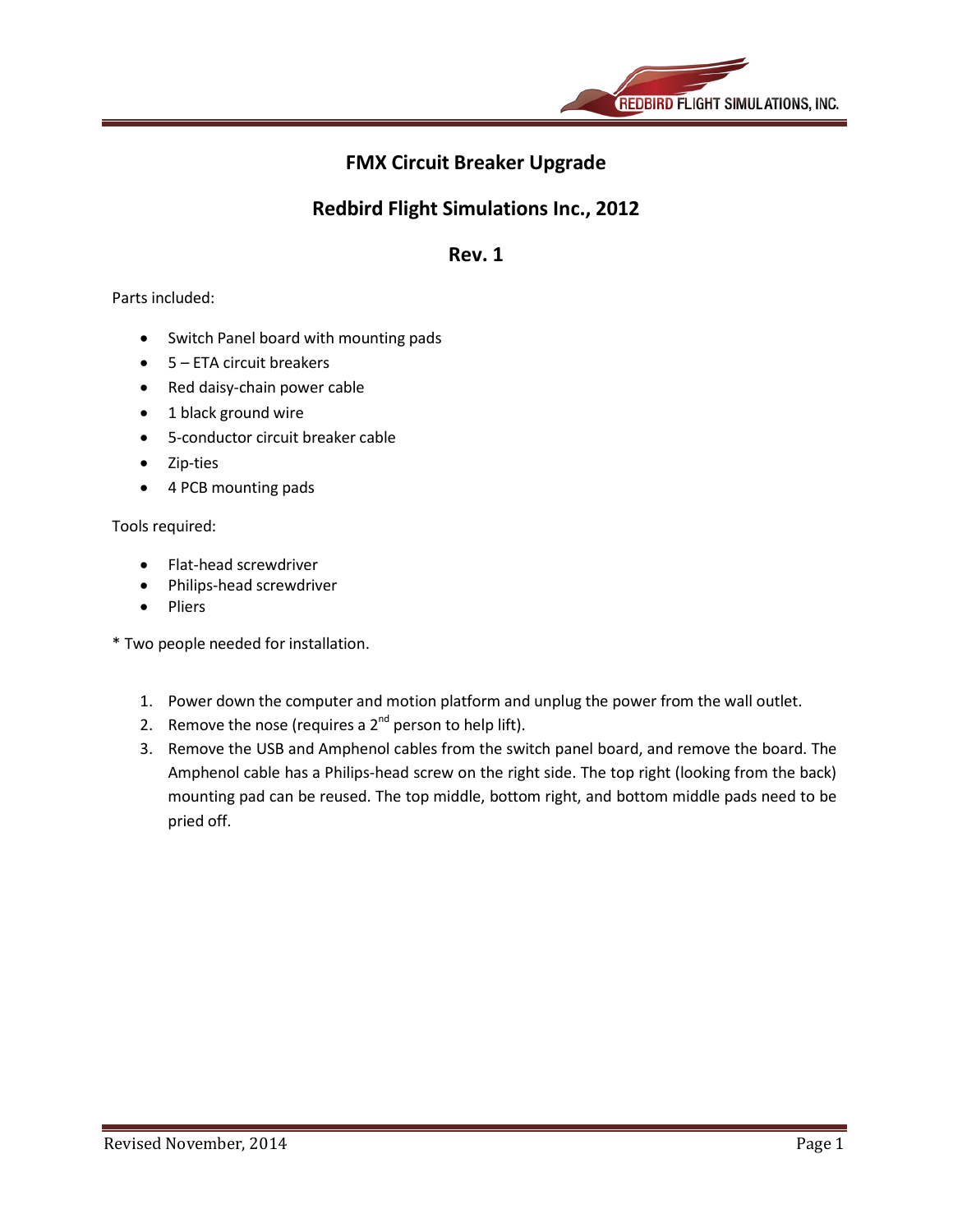



4. Unscrew the breakers. Use pliers to twist the ring on the front of the breaker. Electrical or painters tape on the metal of the pliers will help prevent the switch panel face from being scratched.

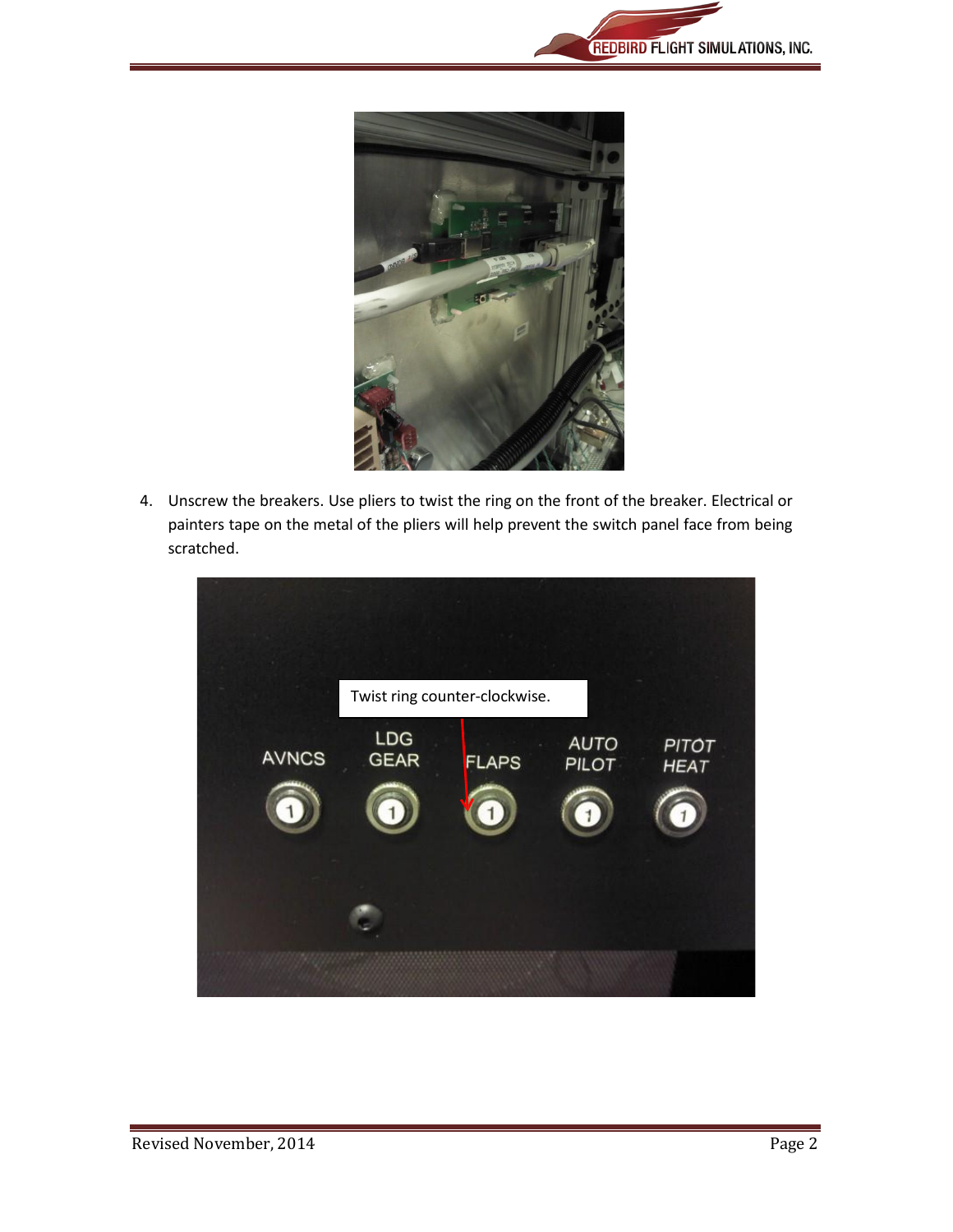

5. Remove the four cables going into the gray box, and remove the gray box. Looking from the cockpit, there are four Philips-head screws on the under-side of the perforated metal that hold the base of the box to the frame underneath. Discard the green cable going to the "Circuit Breaker" location of the gray box.





Picture taken from the floor of the cockpit.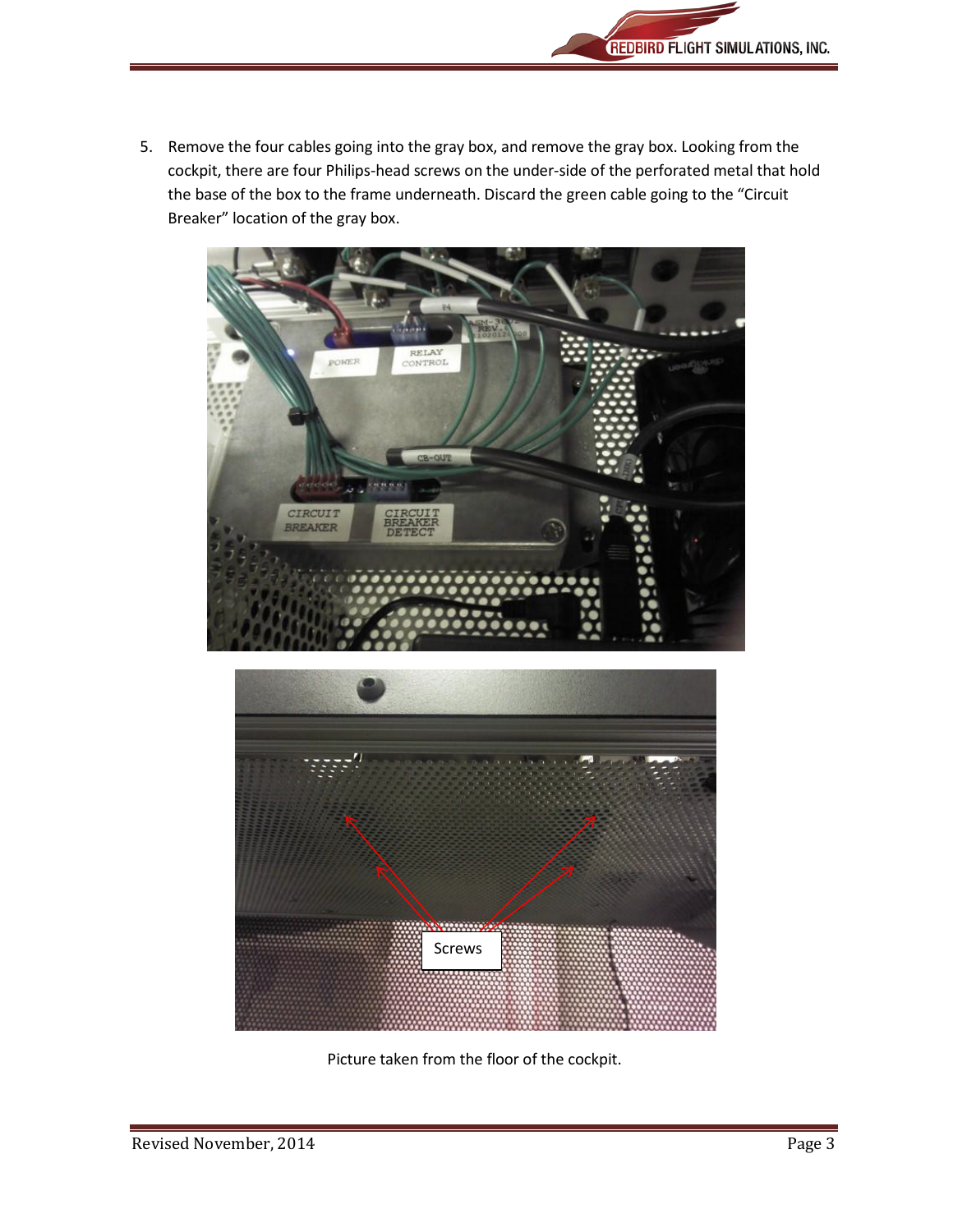

6. Take the five twisted green cables and the black cables that went to "Relay Control" and "Circuit Breaker Detect" on the gray box, and **use zip-ties to keep them out of the way. These cables will not be used.**

**NOTE: Cutting/snipping any of these wires will break the ground of the wiring-harness, causing the breakers/switches on your system to malfunction.**



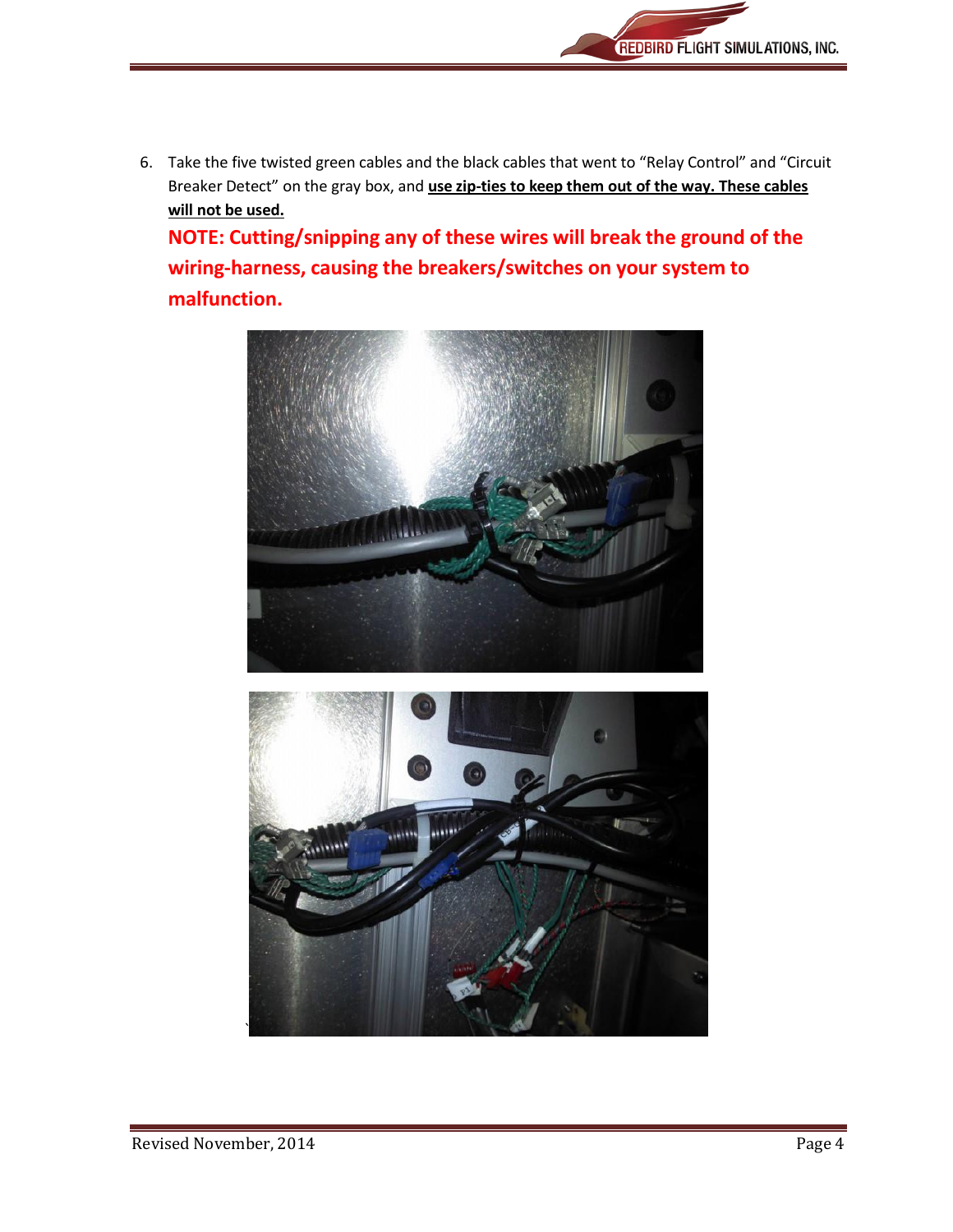

7. The power cable from the gray box goes to the left-most power supply. Remove this cable and discard. Install the long end of the red cable at the V+ terminal, and the black wire at the Vterminal.

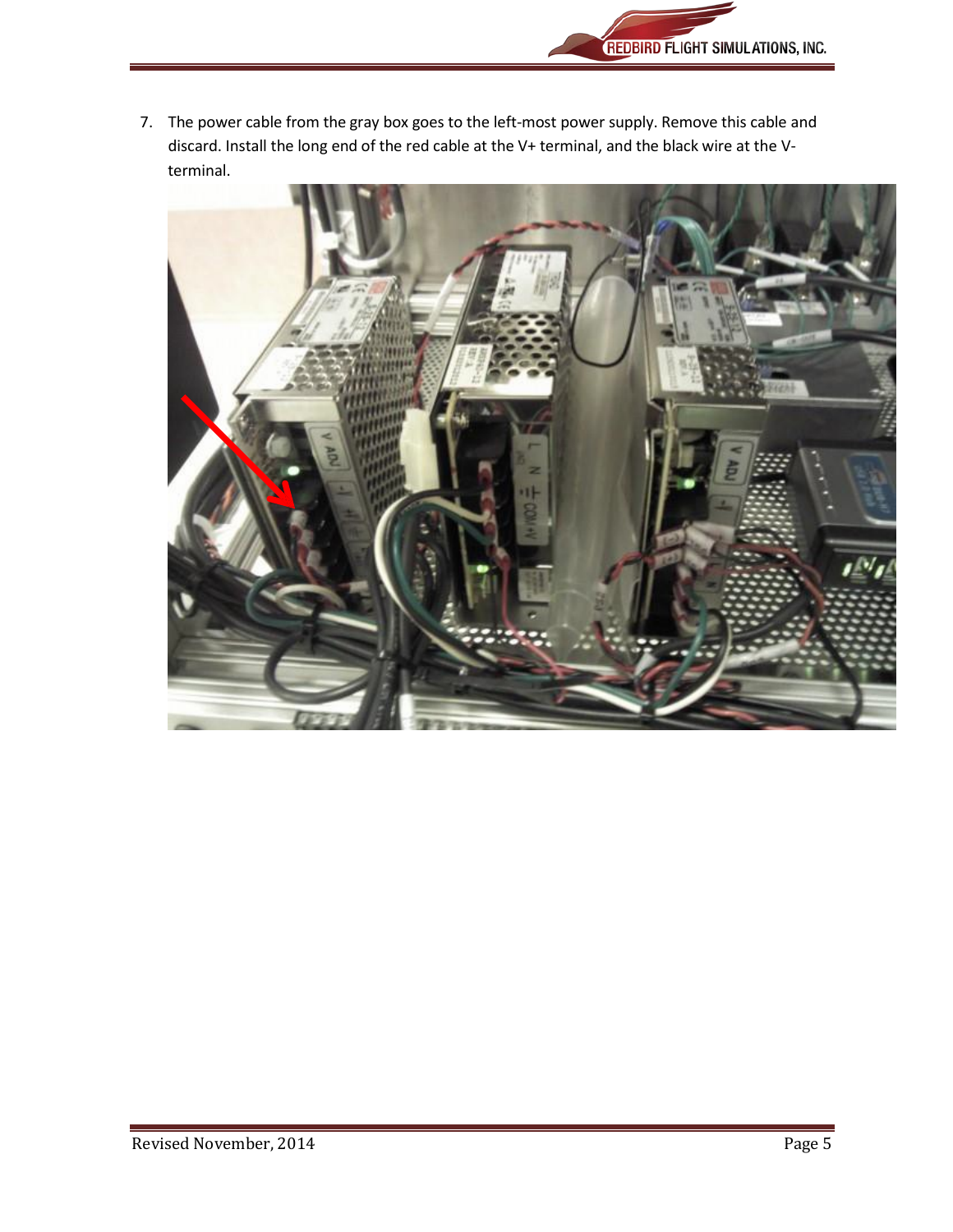



Wiring – New Design (looking from the back of the unit)

8. Install the new circuit breakers with the 1+ indicator at the top. One person will need to hold the breaker body from the back, while the person in the cockpit tightens the nut.

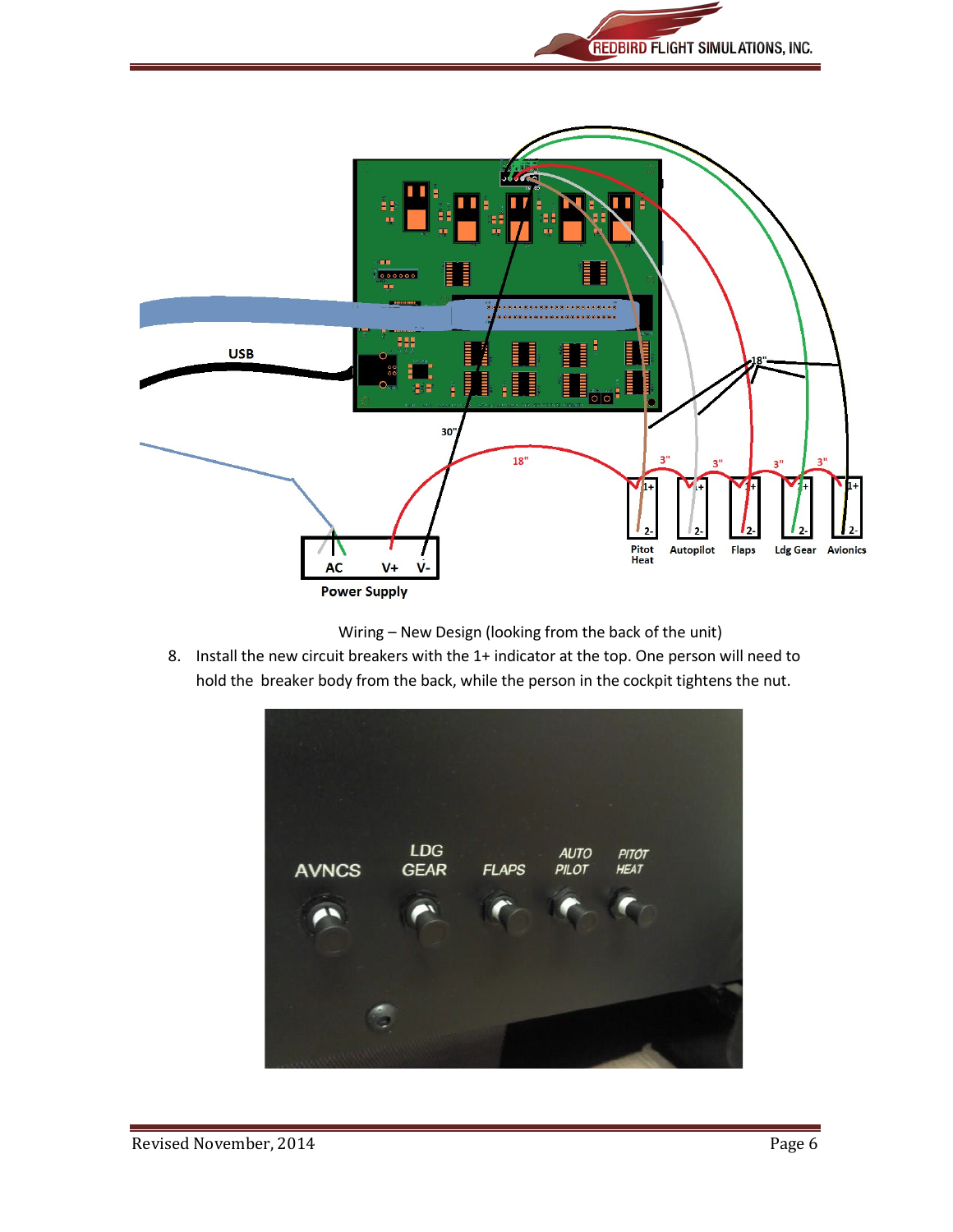9. Attach the red cable daisy-chain to the 1+ pin of each breaker.



- 10. Screw the Black wire into the GND port of CONN1 on the Switch Panel board.
- 11. Screw the colored wires from the 5-wire cable into CONN1, matching the text at the port with the label on the wire.
- 12. Install the new Switch Panel board. If the original top-right mounting pad is still in place, reuse it. If not, before removing the paper on the adhesive, mark the location of the new board. Make sure that the 50-pin Amphenol and USB cables will be able to reach the new location.



13. Attach the colored wires in the 5-wire cable to the breakers, in the order shown above. Make sure these wires attach to the "2-" pin.